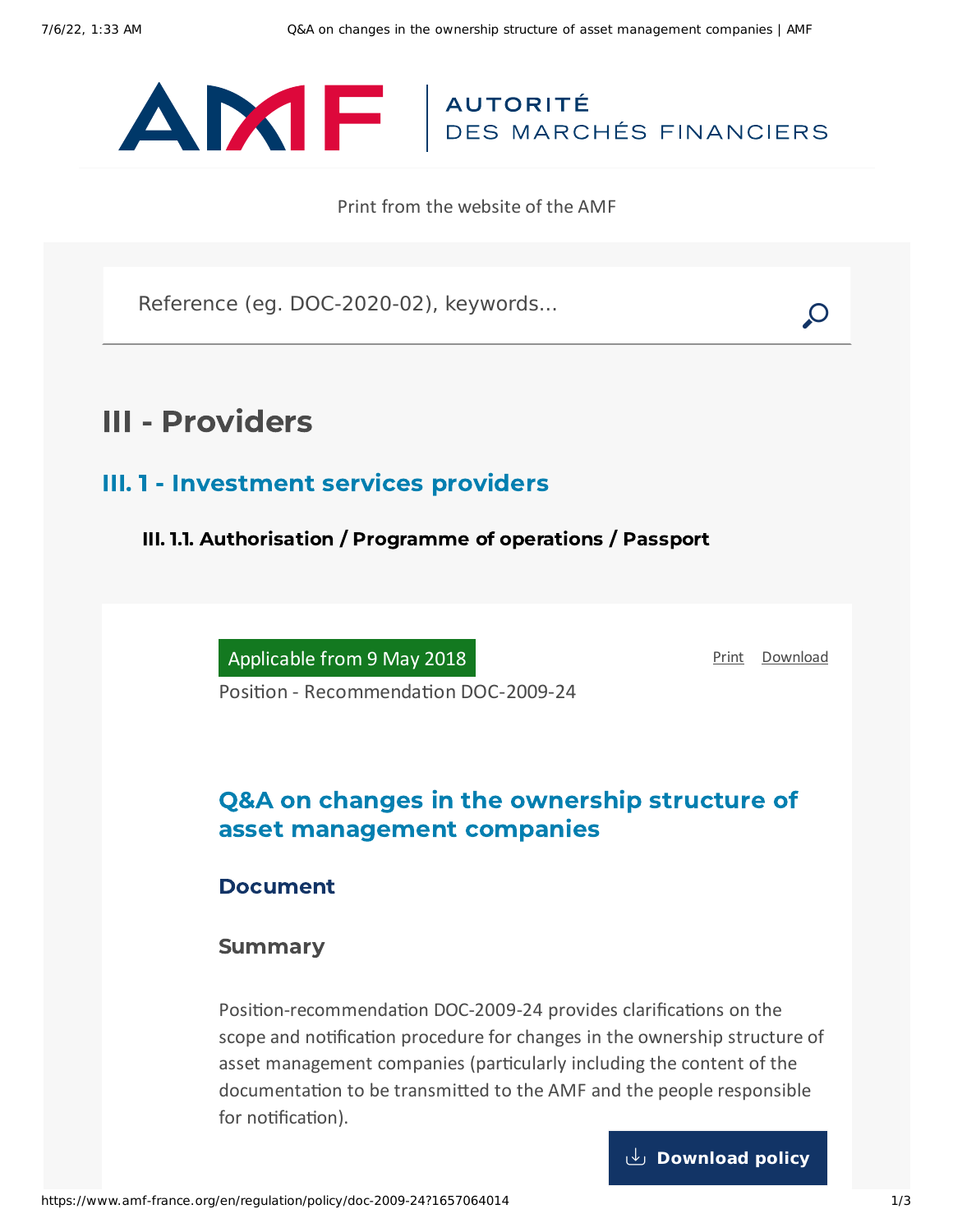**Reference texts**

Articles 317-10 to 317-14 and articles 321-18 to 321-22 of the General  $\triangle$  [Regulation](https://www.amf-france.org/reglement/en_US/RG-en-vigueur)  $\mathbb{C}^n$ 

### Archives

 $\sqrt{ }$  From 27 November 2017 to 08 May 2018 | Position -[Recommendation](#page-1-0) DOC-2009-24

#### **Q&A on changes in the ownership structure of asset management companies**

<span id="page-1-0"></span>Position-recommendation DOC-2009-24 provides clarifications on the scope and notification procedure for changes in the ownership structure of asset management companies (particularly including the content of the documentation to be transmitted to the AMF and the people responsible for notification).

**[Download](https://www.amf-france.org/sites/default/files/doctrine/en/Position/DOC-2009-24/3.0/Q%26A%20on%20changes%20in%20the%20ownership%20structure%20of%20asset%20management%20companies.pdf) policy**

**Reference texts**

Articles 312-11 to 312-15 and Articles 317-10 to 317-14 of the AMF  $\triangle$  General [Regulation](https://www.amf-france.org/reglement/en_US/RG-en-vigueur)  $\heartsuit$ 

From 29 July 2014 to 26 November 2017 | Position - [Recommendation](#page-1-1) DOC-2009-24  $\vee$ 

#### **Q&A on changes in the ownership structure of asset management companies**

<span id="page-1-1"></span>The version of this document is not available in English.